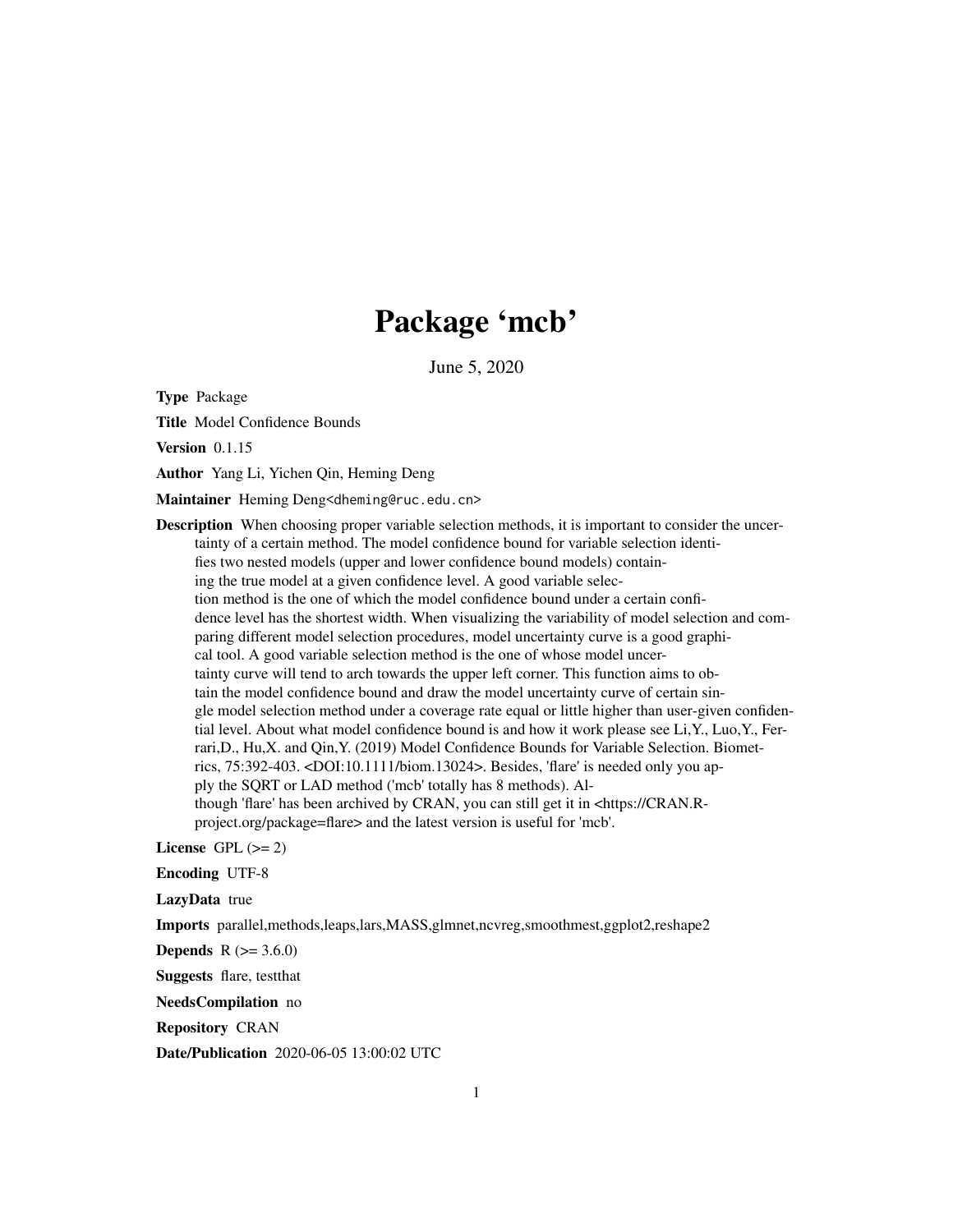# <span id="page-1-0"></span>R topics documented:

# **Index** [6](#page-5-0) **6**

Diabetes *Diabetes*

### Description

This diabetes data set has  $n = 352$  samples and there are  $p = 6$  predictors: lamotrigine (ltg), total serum cholesterol (tc), total cholesterol (tch), low- and high-density lipoprotein (ldl and hdl) and glucose (glu). The response variable is the measurement of the disease progression one year after baseline.

### Usage

Diabetes

#### Format

A dataframe containing 352 records

#### References

B. Efron, T. Hastie, I. Johnstone, and R. Tibshirani. Least angle regression. Annals of statistics, 32(2):407–499, 2004.

mcb *Model Confidence Bound*

#### **Description**

When choosing proper variable selection methods, it is important to consider the uncertainty of a certain method. The MCB for variable selection identifies two nested models (upper and lower confidence bound models) containing the true model at a given confidence level. A good variable selection method is the one of which the MCB under a certain confidence level has the shortest width. When visualizing the variability of model selection and comparing different model selection procedures, Model uncertainty curve is a good graphical tool. A good variable selection method is the one of whose MUC will tend to arch towards the upper left corner. This function aims to obtain the MCB and draw the MUC of certain single model selection method under a coverage rate equal or little higher than user-given confidential level.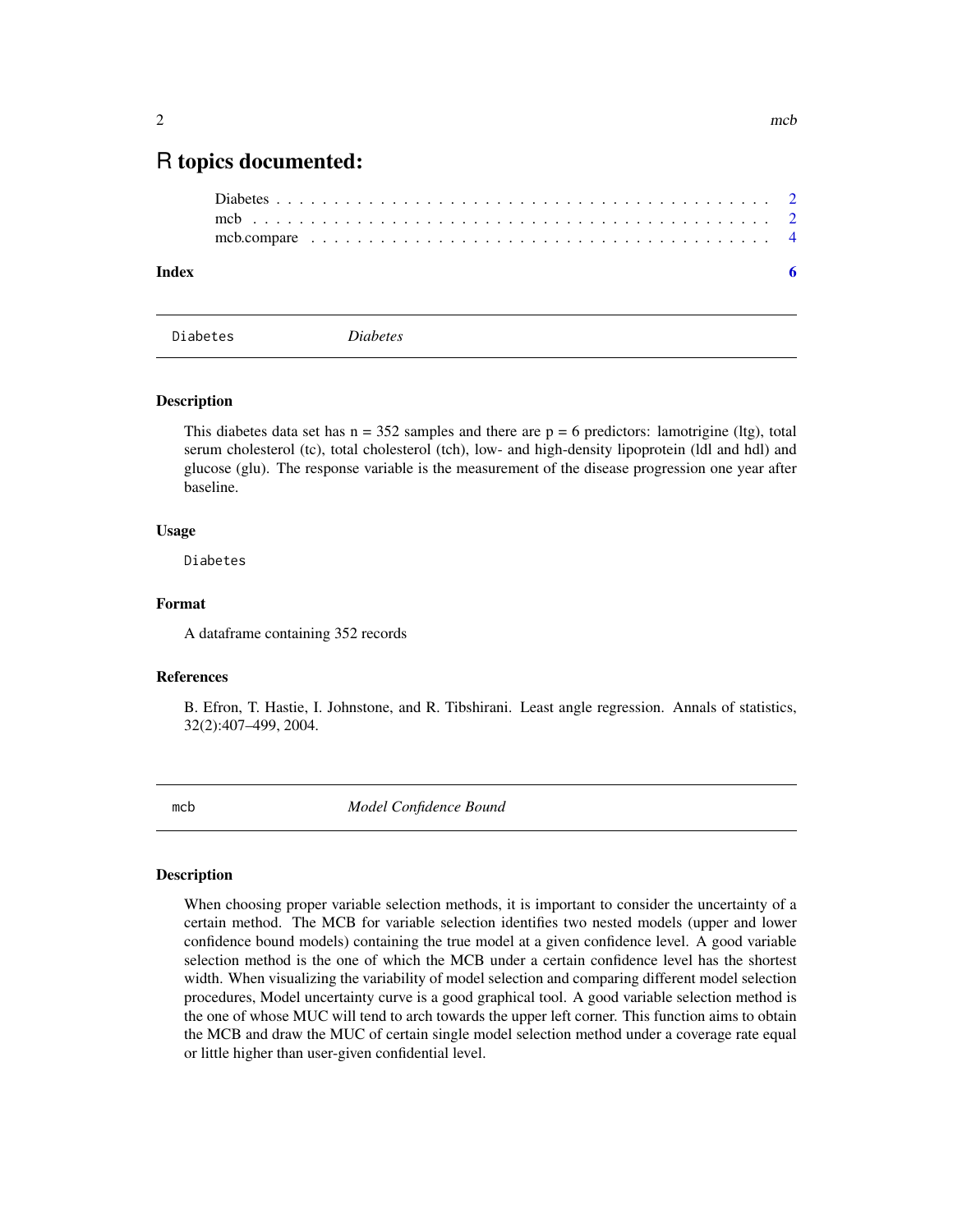$mcb$  3

# Usage

```
mcb(x, y, B=200, lambda=NA, method='Lasso', level=0.95, seed=122)
```
#### Arguments

| $\mathsf{x}$ | input matrix; each column is an observation vector of certain independent vari-<br>able, and will be given a name automatically in the order of $x1, x2, x3$                                                                   |
|--------------|--------------------------------------------------------------------------------------------------------------------------------------------------------------------------------------------------------------------------------|
| y            | y is a matrix of one column which presents the response vector B number of<br>bootstrap replicates to perform, default value is 200.                                                                                           |
| <sub>B</sub> | number of bootstrap replicates to perform; Default value is 200.                                                                                                                                                               |
| lambda       | A user supplied lambda value. It is the penalty tuning parameter for the variable<br>selection method tested. The default value is the optimization outcome automat-<br>ically computed in consideration of the specific case. |
| method       | Default value is 'Lasso; user can choose from 'aLasso', 'Lasso', 'SCAD', 'MCP',<br>'stepwise', 'LAD', 'SQRT'                                                                                                                   |
| level        | a positive value between 0 and 1, like the concept of confidence level for point<br>estimation; Default value is 0.95                                                                                                          |
| seed         | seed for bootstrap procedures; Default value is 122;                                                                                                                                                                           |

# Value

The mcb method returns an object of class "mcb" The generic accessor functions mcb, mucplot and mcbframe extract various useful features of the value returned by mcb. An object of class "mcb" is a list containing at least the following components:

| mcb      | a list containing the bootstrap coverage rate (which is the closest to the user-<br>given confidence level) and the corresponding model confidence bound of the<br>user-chosen variable selection method in the form of lower confidence bound<br>and upper confidence bound. |
|----------|-------------------------------------------------------------------------------------------------------------------------------------------------------------------------------------------------------------------------------------------------------------------------------|
| mucplot  | plot of the model uncertainty curve for this specific user-chosen variable selec-<br>tionmethod.                                                                                                                                                                              |
| mcbframe | a data frame containing all the information about MCBs for the specific variable<br>selectionmethod under all bootstrap coverage rates including width(w), lower<br>confidence bound(lcb) and upper confidence bound(ucb) for each bootstrap cov-<br>erage rate(bcr)          |

# References

Li,Y., Luo,Y., Ferrari,D., Hu,X. and Qin,Y. (2019) Model Confidence Bounds for Variable Selection. Biometrics, 75:392-403.

# Examples

```
data(Diabetes) # load data
x <- Diabetes[,c('S1', 'S2', 'S3', 'S4', 'S5')]
y <- Diabetes[,c('Y')]
x \leftarrow data.maxrix(x)
```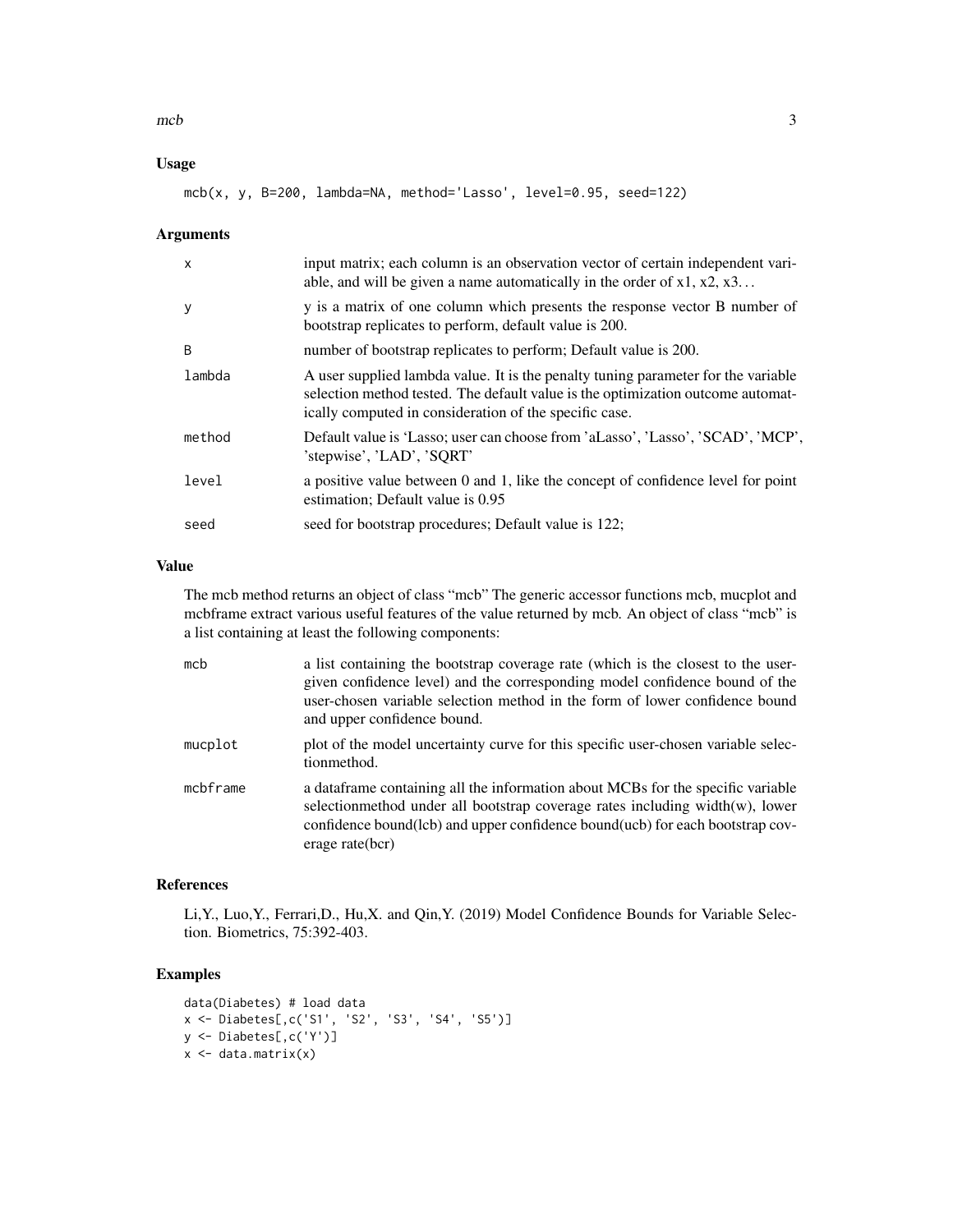```
y <- data.matrix(y)
result <- mcb(x=x, y=y)
# plot of the model uncertainty curve
result$mucplot
# a list containing the bootstrap coverage rate and mcb
result$mcb
# a dataframe containing all the information about MCBs
result$mcbframe
```
mcb.compare *Comparisons of Model Confidence Bounds for Different Variable selection Methods*

# Description

This function is a supplement of the function mcb. It is used to compare different variable selection methods and would return all the MUCs on same canvas. A good variable selection method's MUC will tend to arch towards the upper left corner.

#### Usage

mcb.compare(x, y, B=200, lambdas=NA, methods=NA, level=0.95, seed=122)

#### Arguments

| response vector as in mcb.<br>y                                                                                                                                                               |  |
|-----------------------------------------------------------------------------------------------------------------------------------------------------------------------------------------------|--|
|                                                                                                                                                                                               |  |
| B<br>number of bootstrap replicates to perform; Default value is 200.                                                                                                                         |  |
| lambdas<br>A vector of penalty tuning parameters for each variable selection method. The<br>default values are the optimal choices for each selection method computed au-<br>tomatically.     |  |
| methods<br>a vector including all variable selection methods the user wants to test and com-<br>pare. The default value is c ('aLasso', 'Lasso', 'SCAD', 'MCP', 'stepwise',<br>'LAD', 'SQRT') |  |
| level<br>user-defined confidence level as in mcb; Default value is 0.95.                                                                                                                      |  |
| Default value is 122.<br>seed                                                                                                                                                                 |  |

#### Value

The mcb.compare method returns an object of class "mcb.compare" An object of class "mcb.compare " is a list containing at least the following components:

| mcb      | a list containing the bootstrap coverage rate and the corresponding model confi-<br>dence bound for all user-given variable selection methods. |
|----------|------------------------------------------------------------------------------------------------------------------------------------------------|
| mucplot  | plot of the model uncertainty curves for all variable selection methods and could<br>be used to choose the best method.                        |
| mcbframe | a list containing all the information about MCBs for all variable selection meth-<br>ods under all available bootstrap coverage rates.         |

<span id="page-3-0"></span>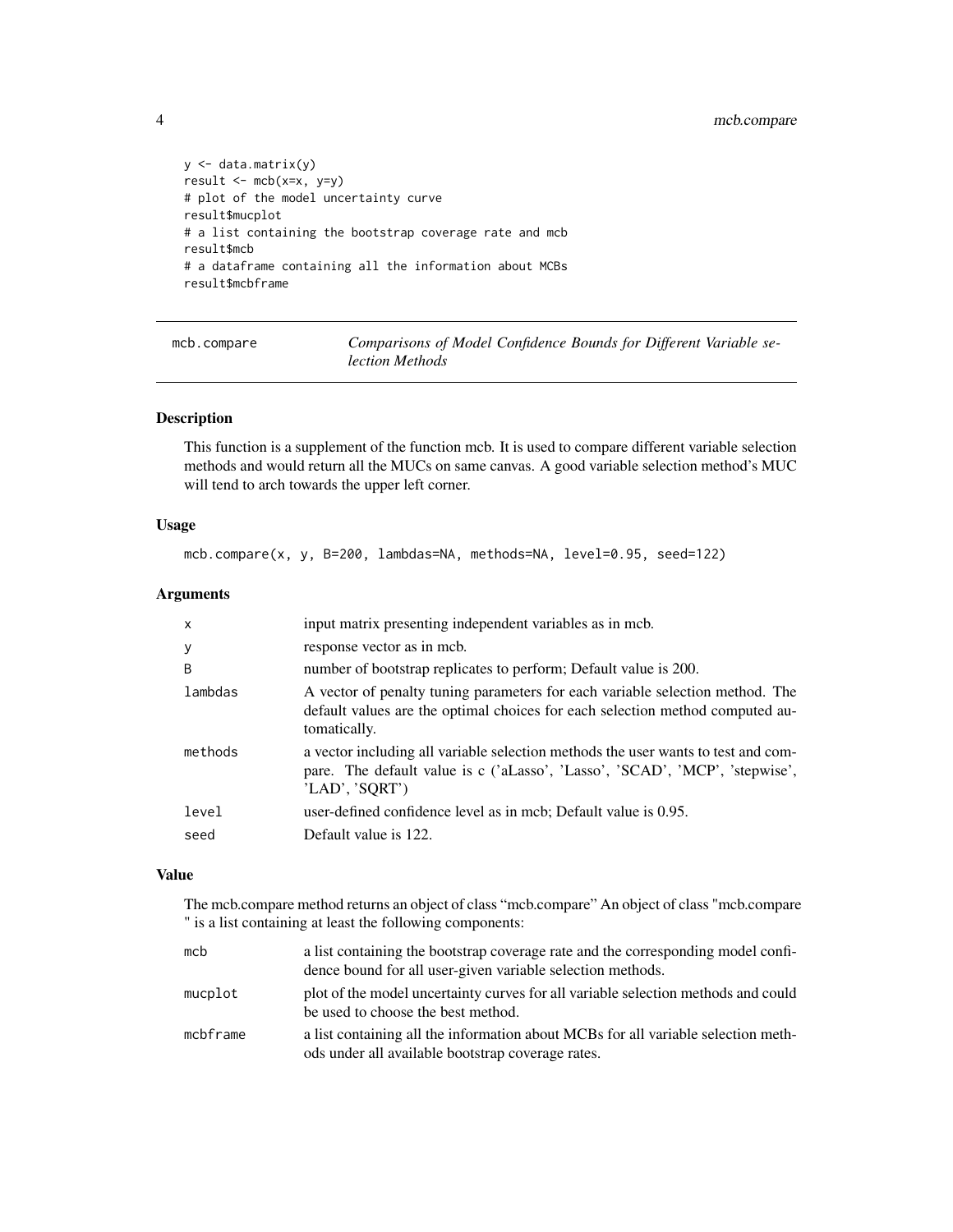# mcb.compare 5

## References

Li,Y., Luo,Y., Ferrari,D., Hu,X. and Qin,Y. (2019) Model Confidence Bounds for Variable Selection. Biometrics, 75:392-403.

# Examples

```
data(Diabetes) # load data
x <- Diabetes[,c('S1', 'S2', 'S3', 'S4', 'S5')]
y <- Diabetes[,c('Y')]
x \leftarrow data.maxrix(x)y <- data.matrix(y)
result <- mcb.compare(x=x, y=y)
# plot of the model uncertainty curves for all variable selection methods
result$mucplot
# a list containing the bootstrap coverage rate and mcb which based on Lasso
result$mcb$Lasso
# a dataframe containing all the information about MCBs which based on Lasso
result$mcbframe$Lasso
```